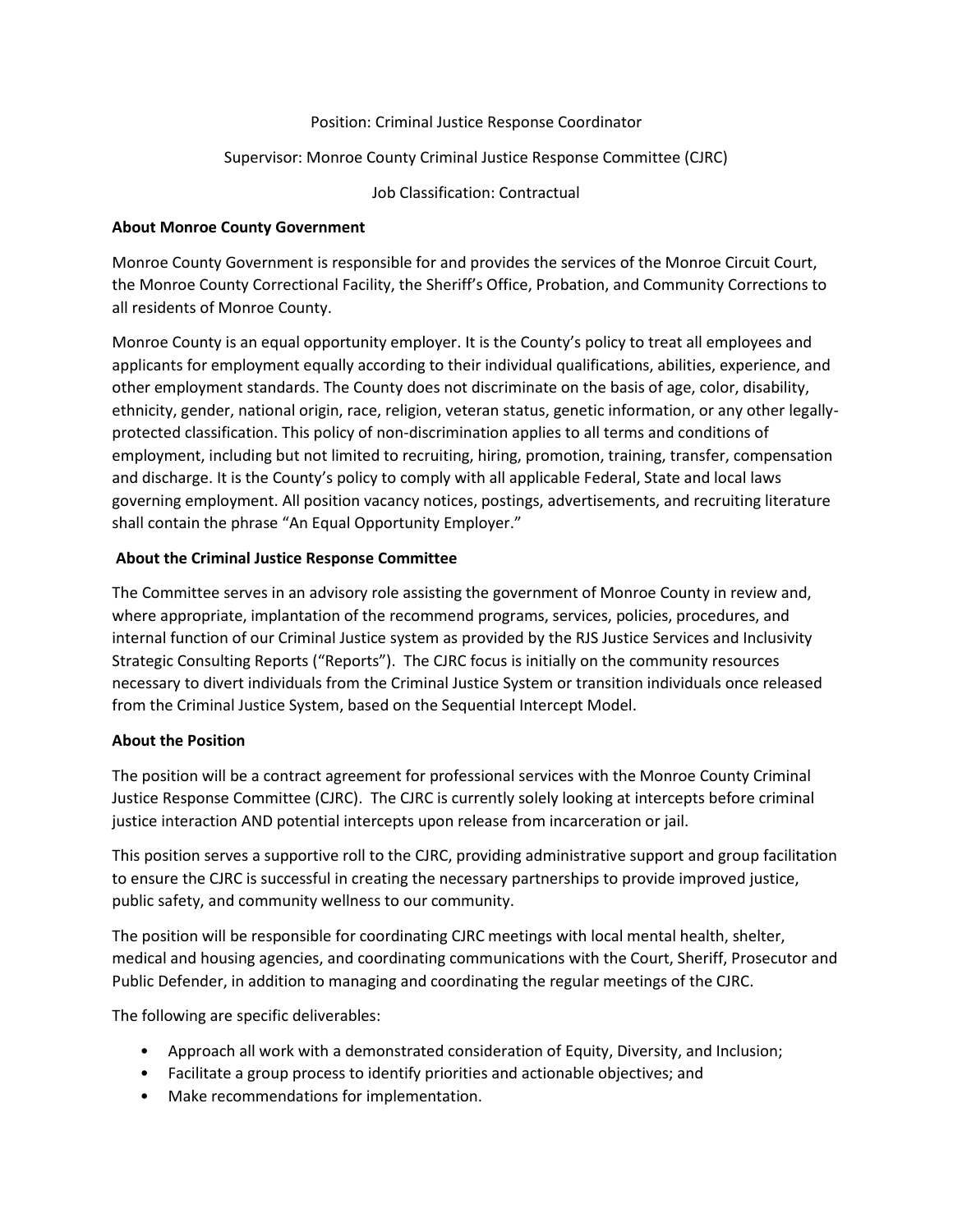• Research similar successful and unsuccessful projects and present to the CJRC.

## **Compensation (pending County Council appropriation)**

The position will perform all that is required and necessary to accomplish the deliverables as described herein as Phase I, for an amount paid by the Monroe County Board of Commissioners not to exceed \$60,000.00.

Invoices will be submitted beginning (to be determined upon completion of final contract), on the last day of each month in equal sums of "\$5,000" until (to be determined upon completion of final contract) for work performed prior to the submission of the invoices. Monroe County Government will make payment within 45 days of receipt and in conformance with all federal, state and local laws and Monroe County's policies and procedures.

In order to receive payment, all services shall be performed to the reasonable satisfaction of the CJRC.

## **Essential Duties & Responsibilities**

## *Strategic Plan Development & Leadership*

- Under the direction / advisement of the CJRC, develop a strategic plan that reflects the goals, priorities, and practices of the CJRC.
- Support stakeholder teams to ensure improved data collection and communication, and shared metrics for accountability, program planning and evaluation.
- Manage project plans and timelines, lead planning meetings, and monitor projects through conceptualization, design, and implementation.
- Monitor the coordination, integration, and delivery of programs and related services that support comprehensive, community-wide criminal justice reform.
- Serve as MCG's liaison in collaborative relationships between program areas.
- Track and synthesize quantitative and qualitative information regarding goals, timeline status, and results.
- Regularly brief the CJRC on identified local data-driven decisions, strategies, opportunities, and activities. (Housing Insecurity, Centerstone, Health Net, Shelters, Probation (?))
- Prepare and disseminate project memos, summaries, presentations, and meeting plans targeting policymakers, practitioners, and other stakeholders.
- Design and implement, upon approval of the CJRC, an effective communication strategy to increase awareness of the impact of the CJRC and community partners.
- Understand and keep up to date on the landscape of Criminal Justice service delivery and systems change best practices, local, state, and federal regulations, and Continuum of Care goals and priorities.

# **Partnership Building**

- Assist in engaging various community partners to help bring holistic and integrated improvements to the Monroe County Criminal Justice Response process.
- Build and maintain strong relationships with all participating organizations, government agencies, nonprofits, community groups, and individual stakeholders.